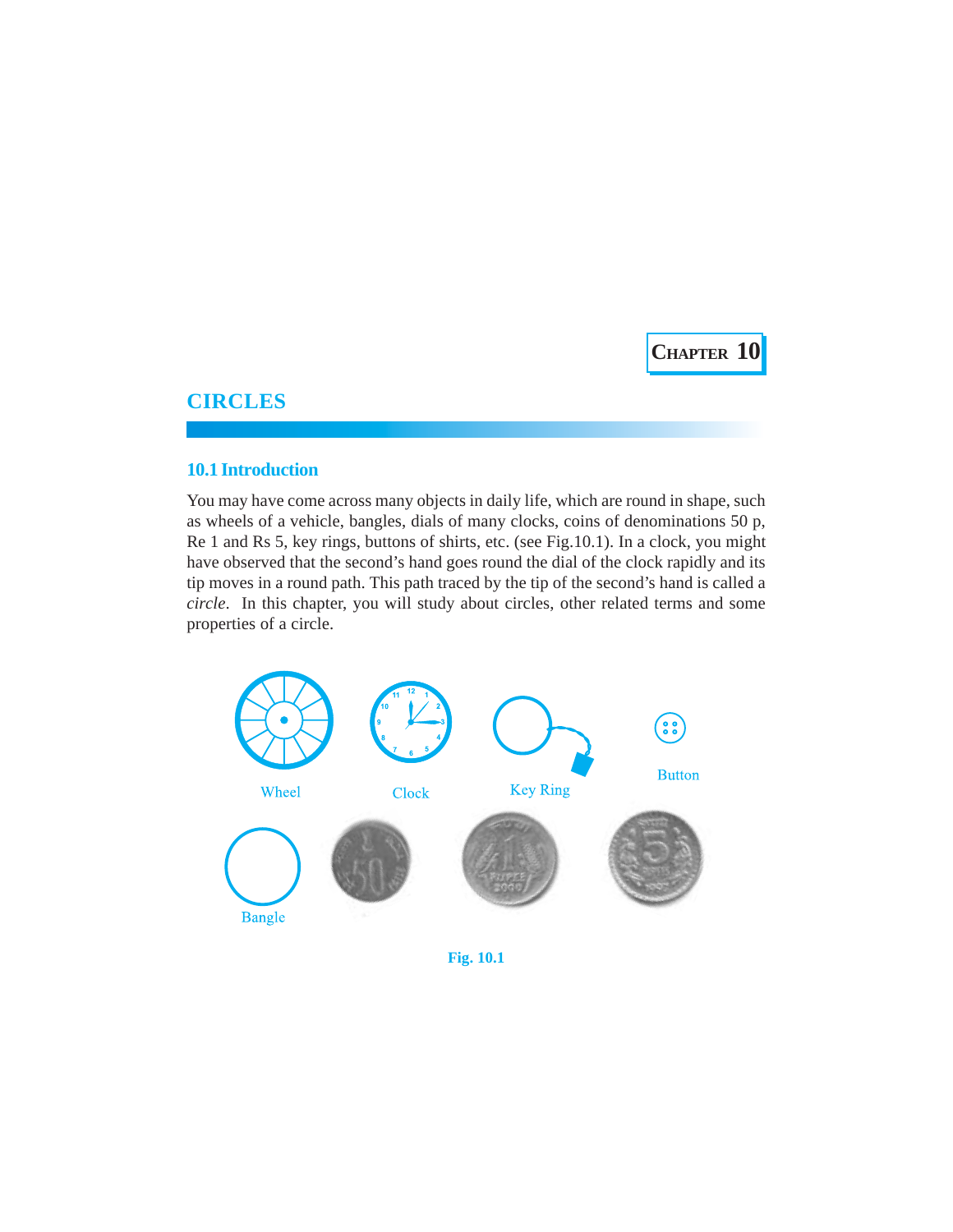#### **CIRCLES** 269 **CIRCLES**

### **10.2 Circles and Its Related Terms: A Review**

Take a compass and fix a pencil in it. Put its pointed leg on a point on a sheet of a paper. Open the other leg to some distance. Keeping the pointed leg on the same point, rotate the other leg through one revolution. What is the closed figure traced by the pencil on paper? As you know, it is a circle (see Fig.10.2). How did you get a circle? You kept one point fixed (A in Fig.10.2) and drew all the points that were at a fixed distance from A. This gives us the following definition:

*The collection of all the points in a plane, which are at a fixed distance from a fixed point in the plane, is called a circle.*

The fixed point is called the *centre* of the circle and the fixed distance is called the *radius* of the circle. In Fig.10.3, O is the centre and the length OP is the radius of the circle.

**Remark :** Note that the line segment joining the centre and any point on the circle is also called a *radius* of the circle. That is, 'radius' is used in two senses-in the sense of a line segment and also in the sense of its length.

You are already familiar with some of the following concepts from Class VI. We are just recalling them.

A circle divides the plane on which it lies into three parts. They are: (i) inside the circle, which is also called the *interior* of the circle; (ii) the *circle* and (iii) outside the circle, which is also called the *exterior* of the circle (see Fig.10.4). The circle and its interior make up the *circular region*.

**Fig. 10.2 Fig. 10.3** Circle Interior Exterior **Fig. 10.4**

If you take two points P and Q on a circle, then the line segment PQ is called a *chord* of the circle (see Fig. 10.5). The chord, which passes through the centre of the circle, is called a *diameter* of the circle. As in the case of radius, the word 'diameter' is also used in two senses, that is, as a line segment and also as its length. Do you find any other chord of the circle longer than a diameter? No, you see that a *diameter is the longest chord and all diameters have the same length, which is equal to two*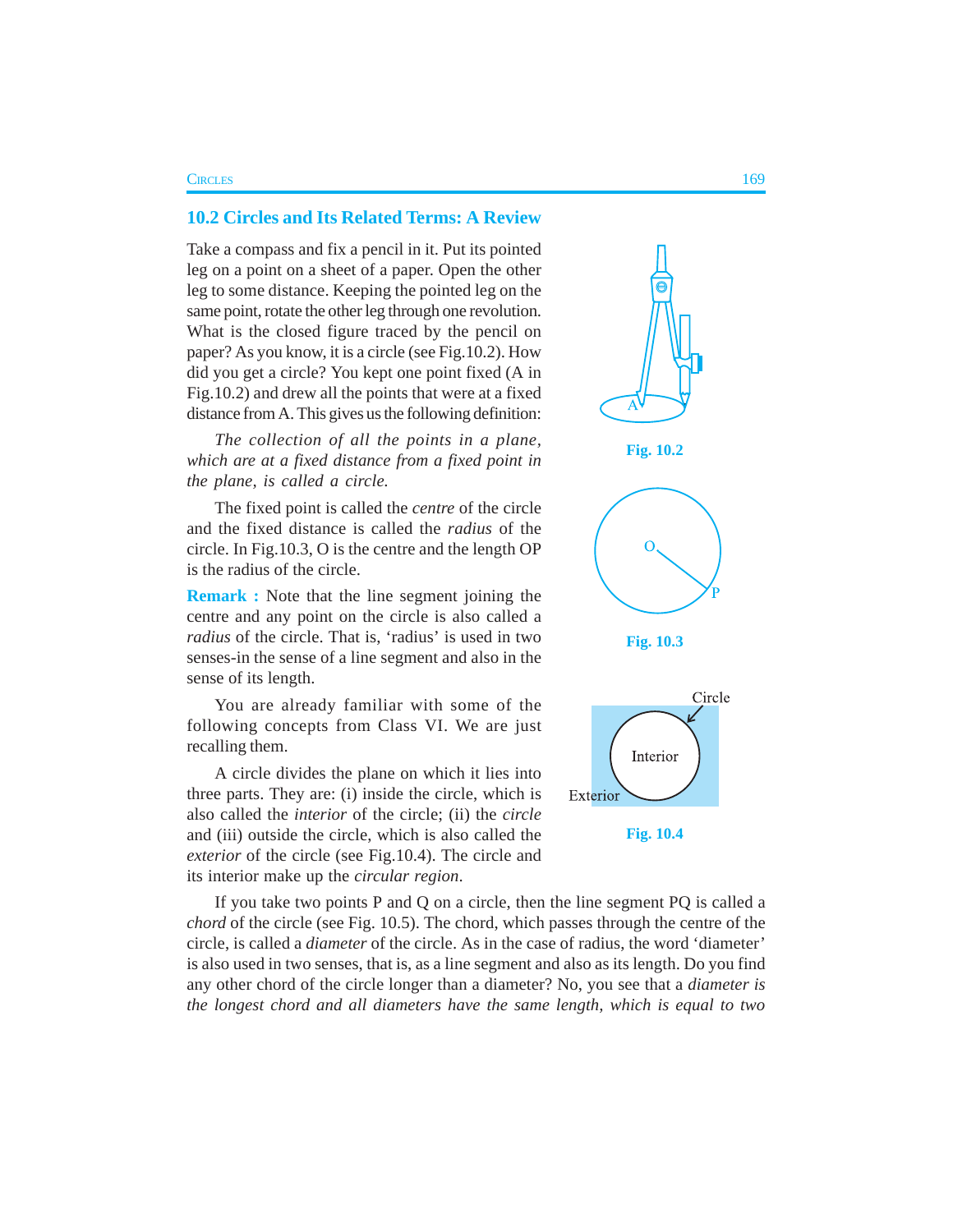170 MATHEMATICS

*times the radius*. In Fig.10.5, AOB is a diameter of the circle. How many diameters does a circle have? Draw a circle and see how many diameters you can find.

A piece of a circle between two points is called an *arc*. Look at the pieces of the circle between two points P and Q in Fig.10.6. You find that there are two pieces, one longer and the other smaller (see Fig.10.7). The longer one is called the *major arc* PQ and the shorter one is called the *minor arc* PQ. The minor arc PQ is also denoted by PO and the major arc PQ by  $\widehat{PRO}$ , where R is some point on the arc between P and Q. Unless otherwise stated, arc PQ or  $\widehat{PQ}$  stands for minor arc PQ. When P and Q are ends of a diameter, then both arcs are equal and each is called a *semicircle*.

The length of the complete circle is called its *circumference*. The region between a chord and either of its arcs is called a *segment* of the circular region or simply a *segment* of the circle. You will find that there are two types of segments also, which are the *major segment* and the *minor segment* (see Fig. 10.8). The region between an arc and the two radii, joining the centre to the end points of the arc is called a *sector*. Like segments, you find that



the minor arc corresponds to the *minor sector* and the major arc corresponds to the *major sector*. In Fig. 10.9, the region OPQ is the minor sector and remaining part of the circular region is the major sector. When two arcs are equal, that is, each is a semicircle, then both segments and both sectors become the same and each is known as a *semicircular region*.

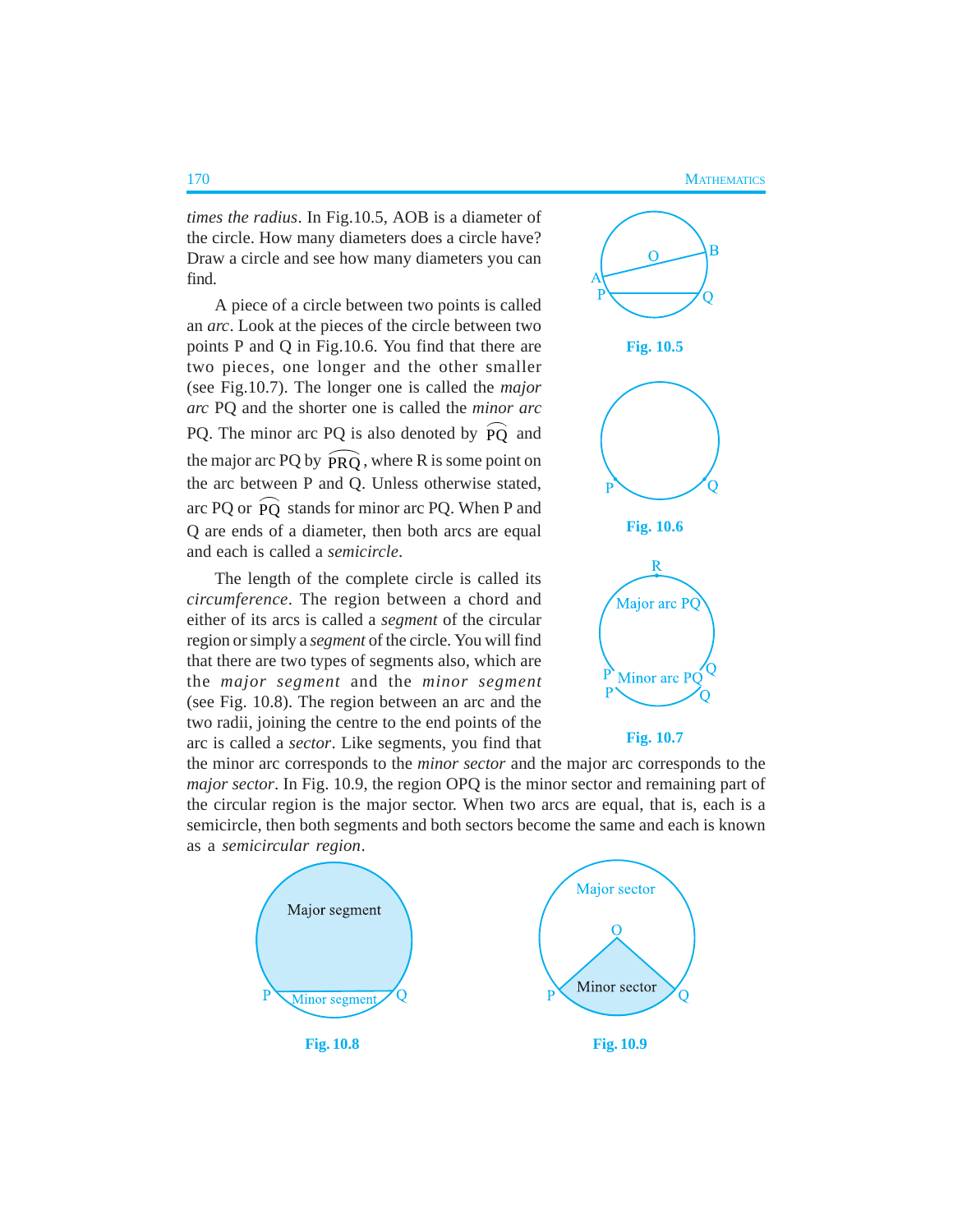#### **EXERCISE 10.1**

- **1.** Fill in the blanks:
	- (i) The centre of a circle lies in  $\_\_\_\_\_\_\$  of the circle. (exterior/ interior)
	- (ii) A point, whose distance from the centre of a circle is greater than its radius lies in of the circle. (exterior/ interior)
	- $(iii)$  The longest chord of a circle is a  $\qquad$  of the circle.
	- (iv) An arc is a \_\_\_\_\_\_\_\_\_\_\_\_\_ when its ends are the ends of a diameter.
	- (v) Segment of a circle is the region between an arc and  $\_\_\_\_\_\_\_\_\_\_\_\_\_\_\_\_\_\_\_\_\_\_\_\_\_\_\_\_\_\_\_\_\.\_$
	- $(vi)$  A circle divides the plane, on which it lies, in  $\frac{1}{1 v}$  parts.
- **2.** Write True or False: Give reasons for your answers.
	- (i) Line segment joining the centre to any point on the circle is a radius of the circle.
	- (ii) A circle has only finite number of equal chords.
	- (iii) If a circle is divided into three equal arcs, each is a major arc.
	- (iv) A chord of a circle, which is twice as long as its radius, is a diameter of the circle.
	- (v) Sector is the region between the chord and its corresponding arc.
	- (vi) A circle is a plane figure.

# **10.3 Angle Subtended by a Chord at a Point**

Take a line segment PQ and a point R not on the line containing PQ. Join PR and QR (see Fig. 10.10). Then  $\angle$  PRQ is called the angle subtended by the line segment PQ at the point R. What are angles POQ, PRQ and PSQ called in Fig.  $10.11$ ?  $\angle$  POQ is the angle subtended by the chord PQ at the centre  $O$ ,  $\angle$  PRQ and  $\angle$  PSQ are respectively the angles subtended by PQ at points R and S on the major and minor arcs PQ.



Let us examine the relationship between the size of the chord and the angle subtended by it at the centre. You may see by drawing different chords of a circle and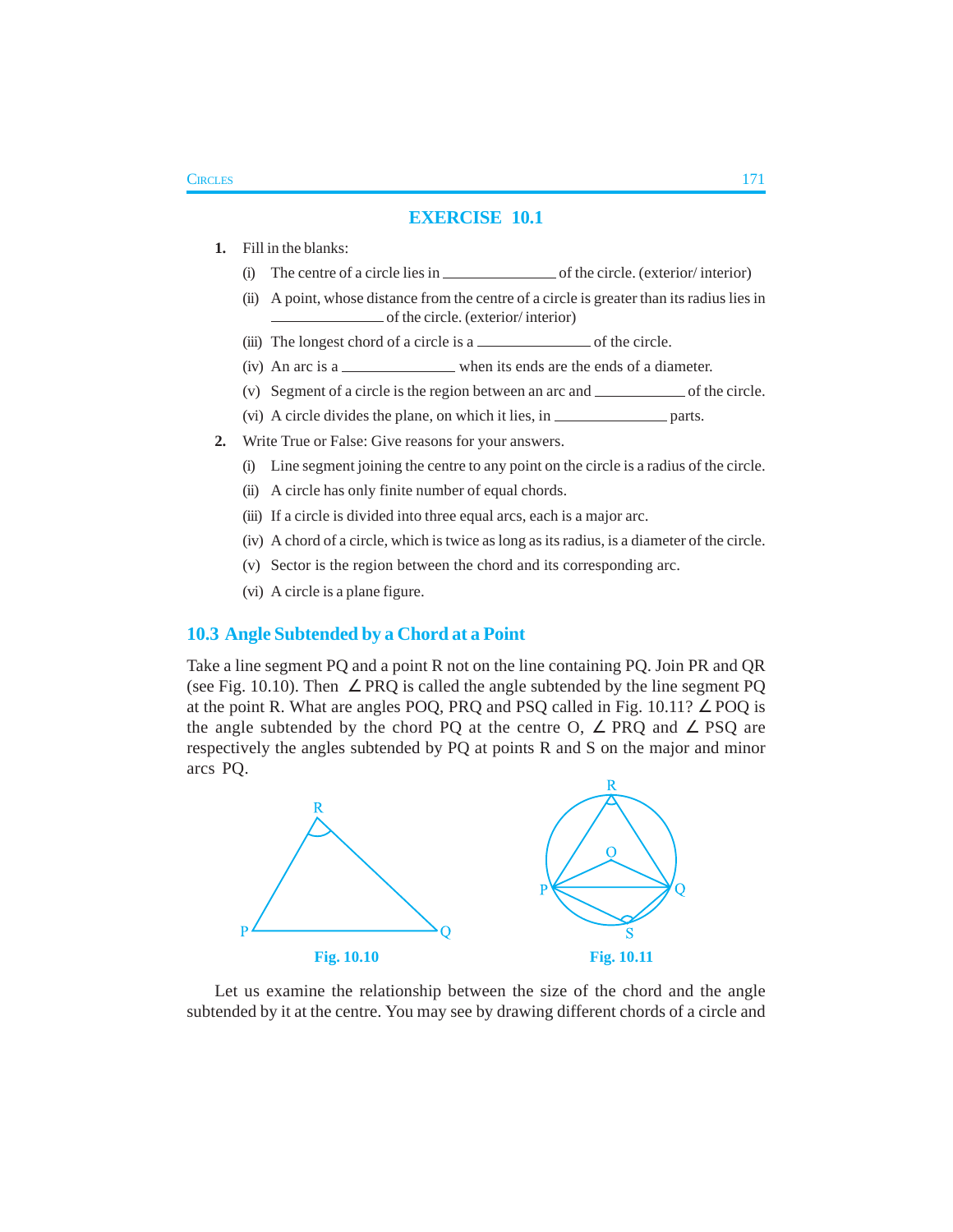angles subtended by them at the centre that the longer is the chord, the bigger will be the angle subtended by it at the centre. What will happen if you take two equal chords of a circle? Will the angles subtended at the centre be the same or not?

Draw two or more equal chords of a circle and measure the angles subtended by them at the centre (see Fig.10.12). You will find that the angles subtended by them at the centre are equal. Let us give a proof of this fact.



**Fig. 10.12**

**Theorem 10.1 :** *Equal chords of a circle subtend equal angles at the centre.*

**Proof :** You are given two equal chords AB and CD of a circle with centre O (see Fig.10.13). You want to prove that  $\angle$  AOB =  $\angle$  COD.

In triangles AOB and COD,

|            |                                              | $OA = OC$ (Radii of a circle) |
|------------|----------------------------------------------|-------------------------------|
|            |                                              | $OB = OD$ (Radii of a circle) |
|            | $AB = CD$                                    | (Given)                       |
| Therefore, | $\triangle AOB \cong \triangle COD$          | (SSS rule)                    |
| This gives | $\angle AOB = \angle COD$                    |                               |
|            | (Corresponding parts of congruent triangles) |                               |



**Remark :** For convenience, the abbreviation CPCT will be used in place of 'Corresponding parts of congruent triangles', because we use this very frequently as you will see.

Now if two chords of a circle subtend equal angles at the centre, what can you say about the chords? Are they equal or not? Let us examine this by the following activity:

Take a tracing paper and trace a circle on it. Cut it along the circle to get a disc. At its centre O, draw an angle AOB where A, B are points on the circle. Make another angle POQ at the centre equal to ∠AOB. Cut the disc along AB and PQ (see Fig. 10.14). You will get two segments ACB and PRQ of the circle. If you put one on the other, what do you observe? They cover each other, i.e., they are congruent. So  $AB = PQ$ .

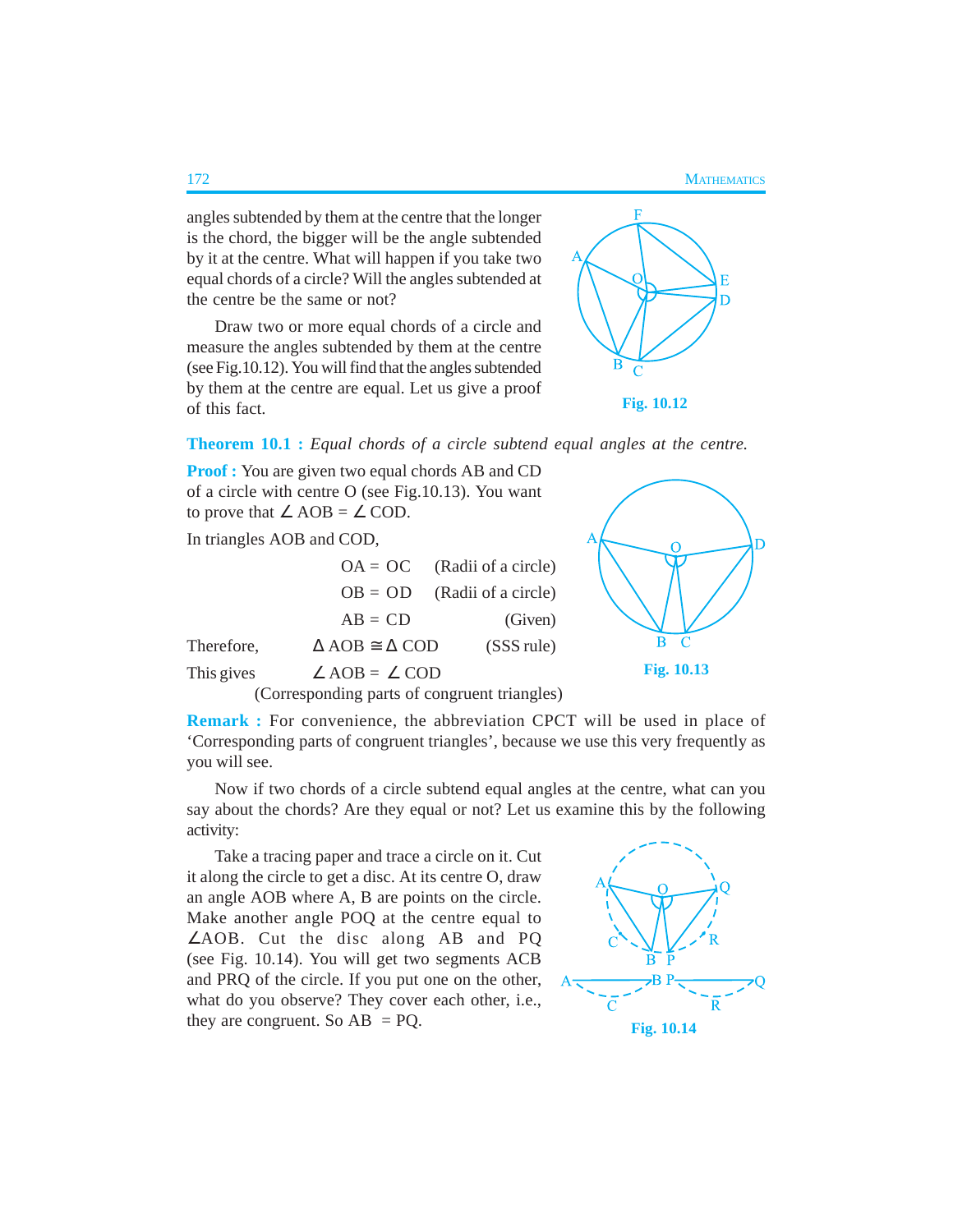Though you have seen it for this particular case, try it out for other equal angles too. The chords will all turn out to be equal because of the following theorem:

**Theorem 10.2 :** *If the angles subtended by the chords of a circle at the centre are equal, then the chords are equal.*

The above theorem is the converse of the Theorem 10.1. Note that in Fig. 10.13, if you take ∠ AOB = ∠ COD, then

 $\Delta$  AOB  $\cong \Delta$  COD (Why?)

Can you now see that  $AB = CD$ ?

# **EXERCISE 10.2**

- **1.** Recall that two circles are congruent if they have the same radii. Prove that equal chords of congruent circles subtend equal angles at their centres.
- **2.** Prove that if chords of congruent circles subtend equal angles at their centres, then the chords are equal.

# **10.4 Perpendicular from the Centre to a Chord**

**Activity :** Draw a circle on a tracing paper. Let O be its centre. Draw a chord AB. Fold the paper along a line through O so that a portion of the chord falls on the other. Let the crease cut AB at the point M. Then,  $\angle$  OMA =  $\angle$  OMB = 90° or OM is perpendicular to AB. Does the point B coincide with A (see Fig.10.15)?

Yes it will. So  $MA = MB$ .





Give a proof yourself by joining OA and OB and proving the right triangles OMA and OMB to be congruent. This example is a particular instance of the following result:

**Theorem 10.3 :** *The perpendicular from the centre of a circle to a chord bisects the chord.*

What is the converse of this theorem? To write this, first let us be clear what is assumed in Theorem 10.3 and what is proved. Given that the perpendicular from the centre of a circle to a chord is drawn and to prove that it bisects the chord. Thus in the converse, what the hypothesis is 'if a line from the centre bisects a chord of a circle' and what is to be proved is 'the line is perpendicular to the chord'. So the converse is: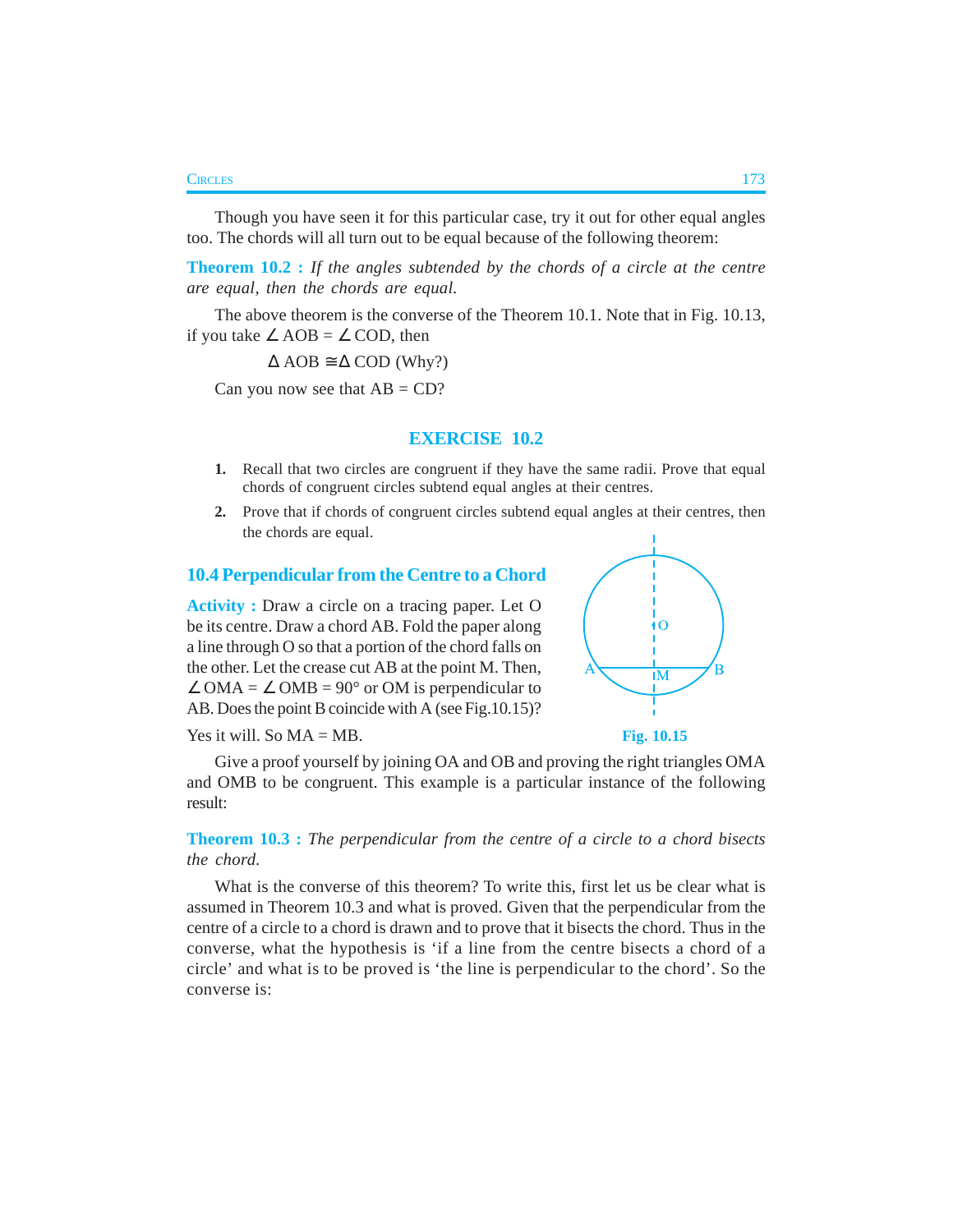**Theorem 10.4 :** *The line drawn through the centre of a circle to bisect a chord is perpendicular to the chord.*

Is this true? Try it for few cases and see. You will see that it is true for these cases. See if it is true, in general, by doing the following exercise. We will write the stages and you give the reasons.

Let AB be a chord of a circle with centre O and O is joined to the mid-point M of AB. You have to prove that OM ⊥ AB. Join OA and OB (see Fig. 10.16). In triangles OAM and OBM,

| $OA = OB$                                       | (Why ?)             |
|-------------------------------------------------|---------------------|
| $AM = BM$                                       | (Why ?)             |
| $OM = OM$                                       | (Common)            |
| Therefore, $\Delta OAM \cong \Delta OBM$        | (How ?)             |
| This gives $\angle OMA = \angle OMB = 90^\circ$ | (W <sub>hy</sub> ?) |





### **10.5 Circle through Three Points**

You have learnt in Chapter 6, that two points are sufficient to determine a line. That is, there is one and only one line passing through two points. A natural question arises. How many points are sufficient to determine a circle?

Take a point P. How many circles can be drawn through this point? You see that there may be as many circles as you like passing through this point [see Fig. 10.17(i)]. Now take two points P and Q. You again see that there may be an infinite number of circles passing through P and Q [see Fig.10.17(ii)]. What will happen when you take three points A, B and C? Can you draw a circle passing through three collinear points?



**Fig. 10. 17**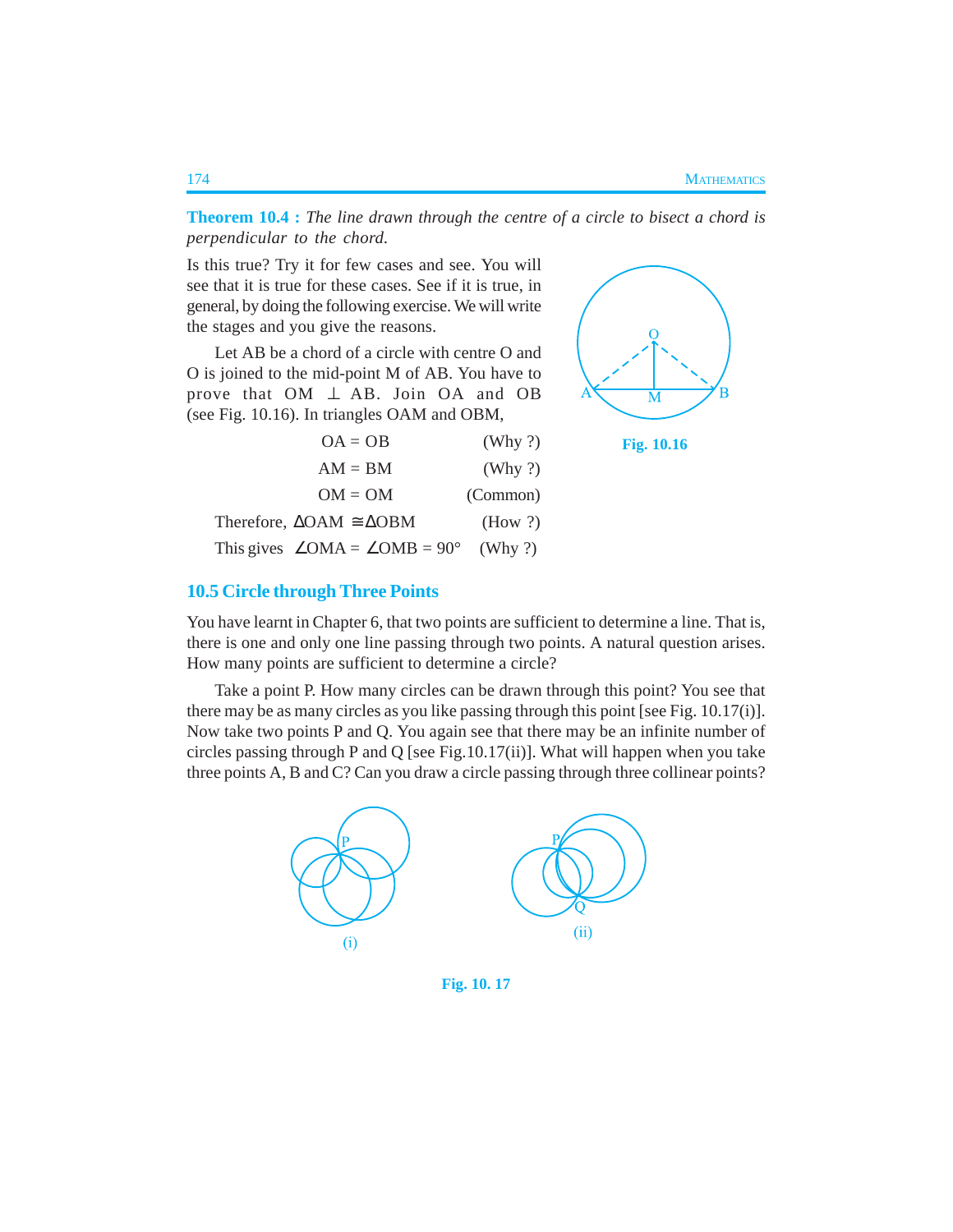No. If the points lie on a line, then the third point will lie inside or outside the circle passing through two points (see Fig 10.18).



**Fig. 10.18**

So, let us take three points A, B and C, which are not on the same line, or in other words, they are not collinear [see Fig. 10.19(i)]. Draw perpendicular bisectors of AB and BC say, PQ and RS respectively. Let these perpendicular bisectors intersect at one point O. (Note that PQ and RS will intersect because they are not parallel) [see Fig. 10.19(ii)].



Now O lies on the perpendicular bisector PQ of AB, you have  $OA = OB$ , as every point on the perpendicular bisector of a line segment is equidistant from its end points, proved in Chapter 7.

Similarly, as O lies on the perpendicular bisector RS of BC, you get

 $OB = OC$ 

So  $OA = OB = OC$ , which means that the points A, B and C are at equal distances from the point O. So if you draw a circle with centre O and radius OA, it will also pass through B and C. This shows that there is a circle passing through the three points A, B and C. You know that two lines (perpendicular bisectors) can intersect at only one point, so you can draw only one circle with radius OA. In other words, there is a unique circle passing through A, B and C. You have now proved the following theorem:

**Theorem 10.5 :** *There is one and only one circle passing through three given non-collinear points.*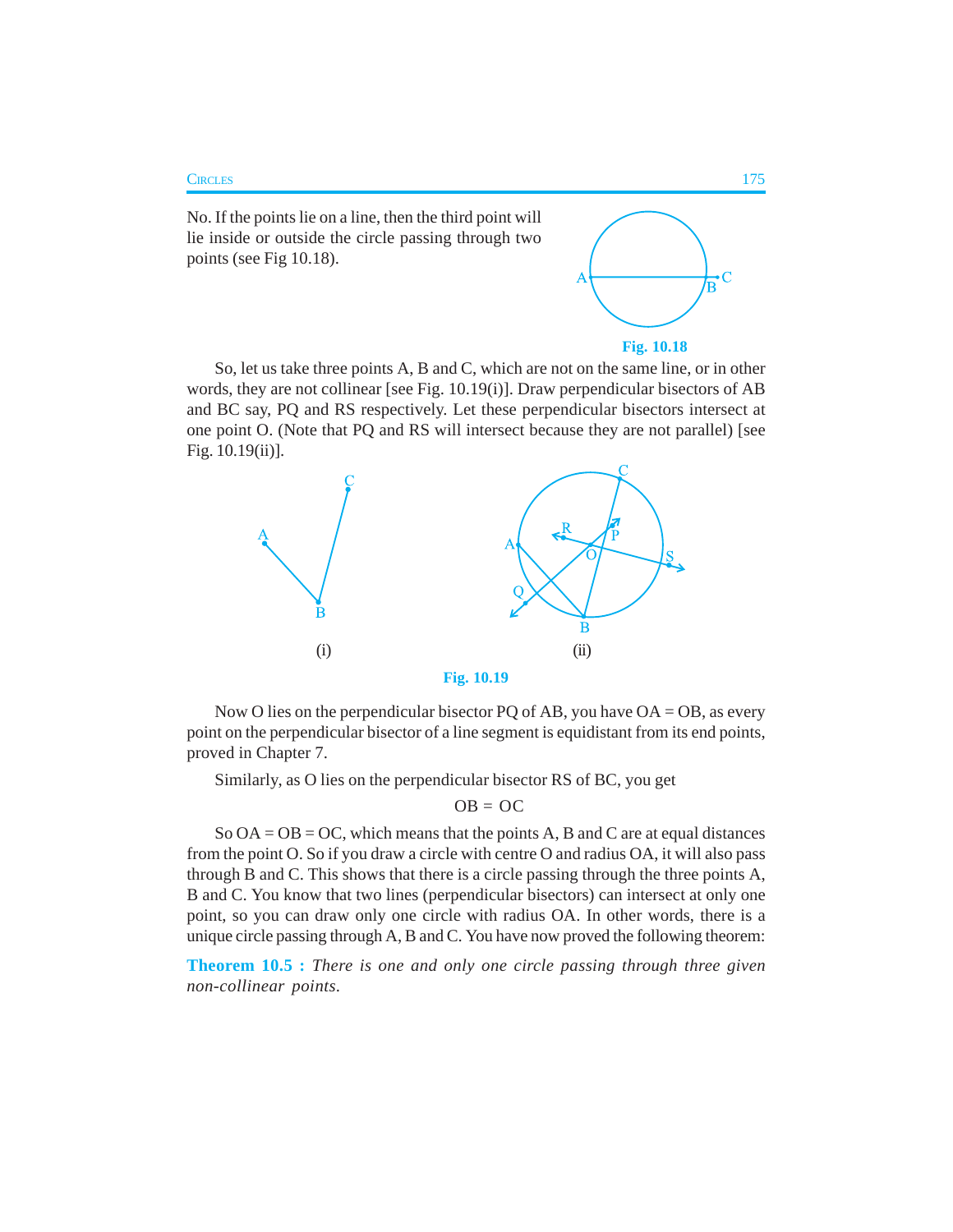**Remark :** If ABC is a triangle, then by Theorem 10.5, there is a unique circle passing through the three vertices A, B and C of the triangle. This circle is called the *circumcircle* of the ∆ ABC. Its centre and radius are called respectively the *circumcentre* and the *circumradius* of the triangle.

**Example 1 :** Given an arc of a circle, complete the circle.

**Solution :** Let arc PQ of a circle be given. We have to complete the circle, which means that we have to find its centre and radius. Take a point R on the arc. Join PR and RQ. Use the construction that has been used in proving Theorem 10.5, to find the centre and radius.

Taking the centre and the radius so obtained, we can complete the circle (see Fig. 10.20).





#### **EXERCISE 10.3**

- **1.** Draw different pairs of circles. How many points does each pair have in common? What is the maximum number of common points?
- **2.** Suppose you are given a circle. Give a construction to find its centre.
- **3.** If two circles intersect at two points, prove that their centres lie on the perpendicular bisector of the common chord.

### **10.6 Equal Chords and Their Distances from the Centre**

Let AB be a line and P be a point. Since there are infinite numbers of points on a line, if you join these points to P, you will get infinitely many line segments  $PL_1$ ,  $PL_2$ , PM,  $PL_3$ ,  $PL_4$ , etc. Which of these is the distance of AB from P? You may think a while and get the answer. Out of these line segments, the perpendicular from P to AB, namely PM in Fig. 10.21, will be the least. In Mathematics, we define this least length PM to be **the distance of AB from P**. So you may say that:



*The length of the perpendicular from a point to a line is the distance of the line from the point*.

Note that if the point lies on the line, the distance of the line from the point is zero.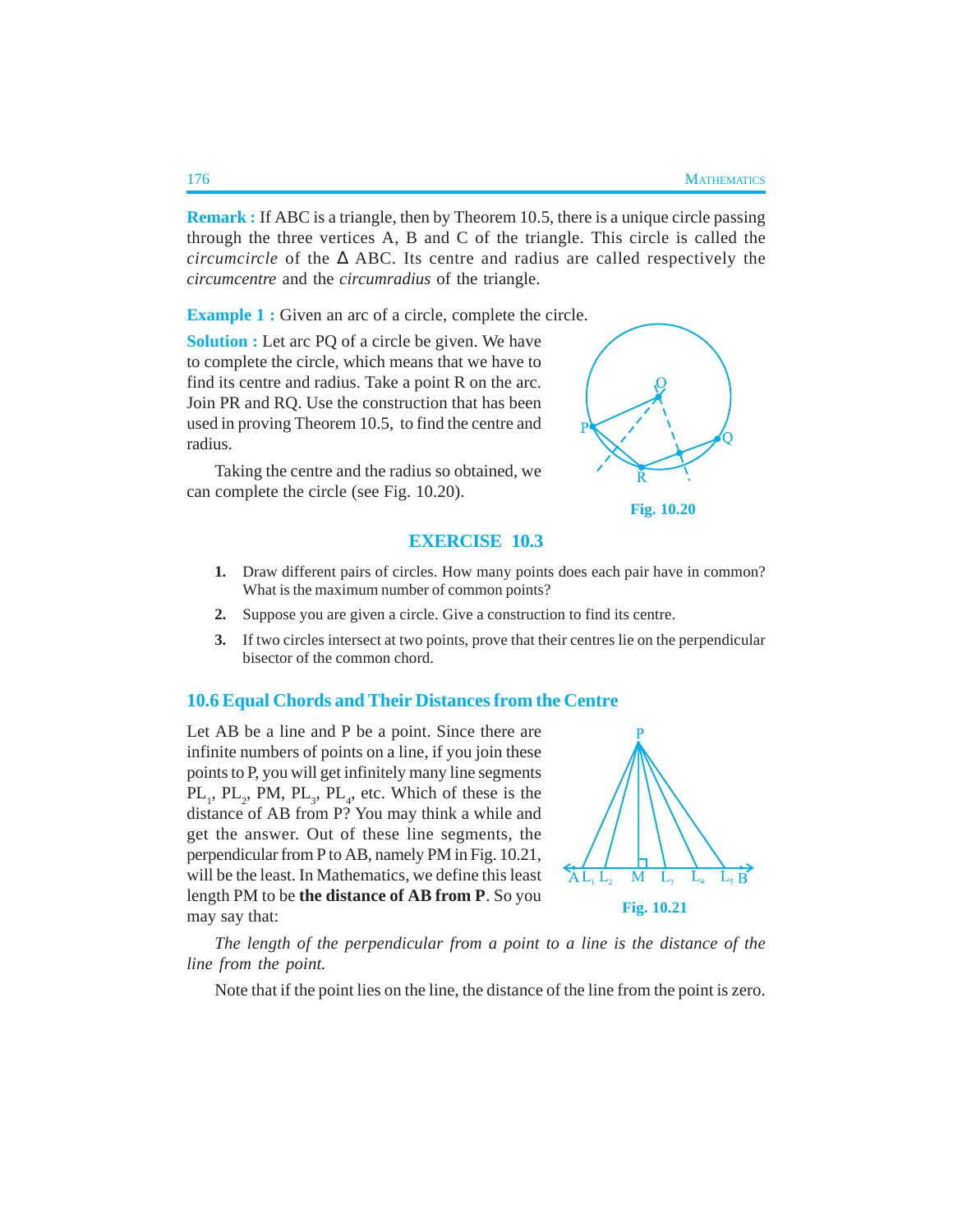#### **CIRCLES** 177

A circle can have infinitely many chords. You may observe by drawing chords of a circle that longer chord is nearer to the centre than the smaller chord. You may observe it by drawing several chords of a circle of different lengths and measuring their distances from the centre. What is the distance of the diameter, which is the longest chord from the centre? Since the centre lies on it, the distance is zero. Do you think that there is some relationship between the length of chords and their distances from the centre? Let us see if this is so.



**Activity :** Draw a circle of any radius on a tracing paper. Draw two equal chords AB and CD of it and also the perpendiculars OM and ON on them from the centre O. Fold the figure so that D falls on B and C falls on A [see Fig.10.22 (i)]. You may observe that O lies on the crease and N falls on M. Therefore,  $OM = ON$ . Repeat the activity by drawing congruent circles with centres O and O′ and taking equal chords AB and CD one on each. Draw perpendiculars OM and O′N on them [see Fig. 10.22(ii)]. Cut one circular disc and put it on the other so that AB coincides with CD. Then you will find that O coincides with O′ and M coincides with N. In this way you verified the following:

**Theorem 10.6 :** *Equal chords of a circle* (*or of congruent circles*) *are equidistant from the centre* (*or centres*)*.*

Next, it will be seen whether the converse of this theorem is true or not. For this, draw a circle with centre O. From the centre O, draw two line segments OL and OM of equal length and lying inside the circle [see Fig. 10.23(i)]. Then draw chords PQ and RS of the circle perpendicular to OL and OM respectively [see Fig 10.23(ii)]. Measure the lengths of PQ and RS. Are these different? No, both are equal. Repeat the activity for more equal line segments and drawing the chords perpendicular to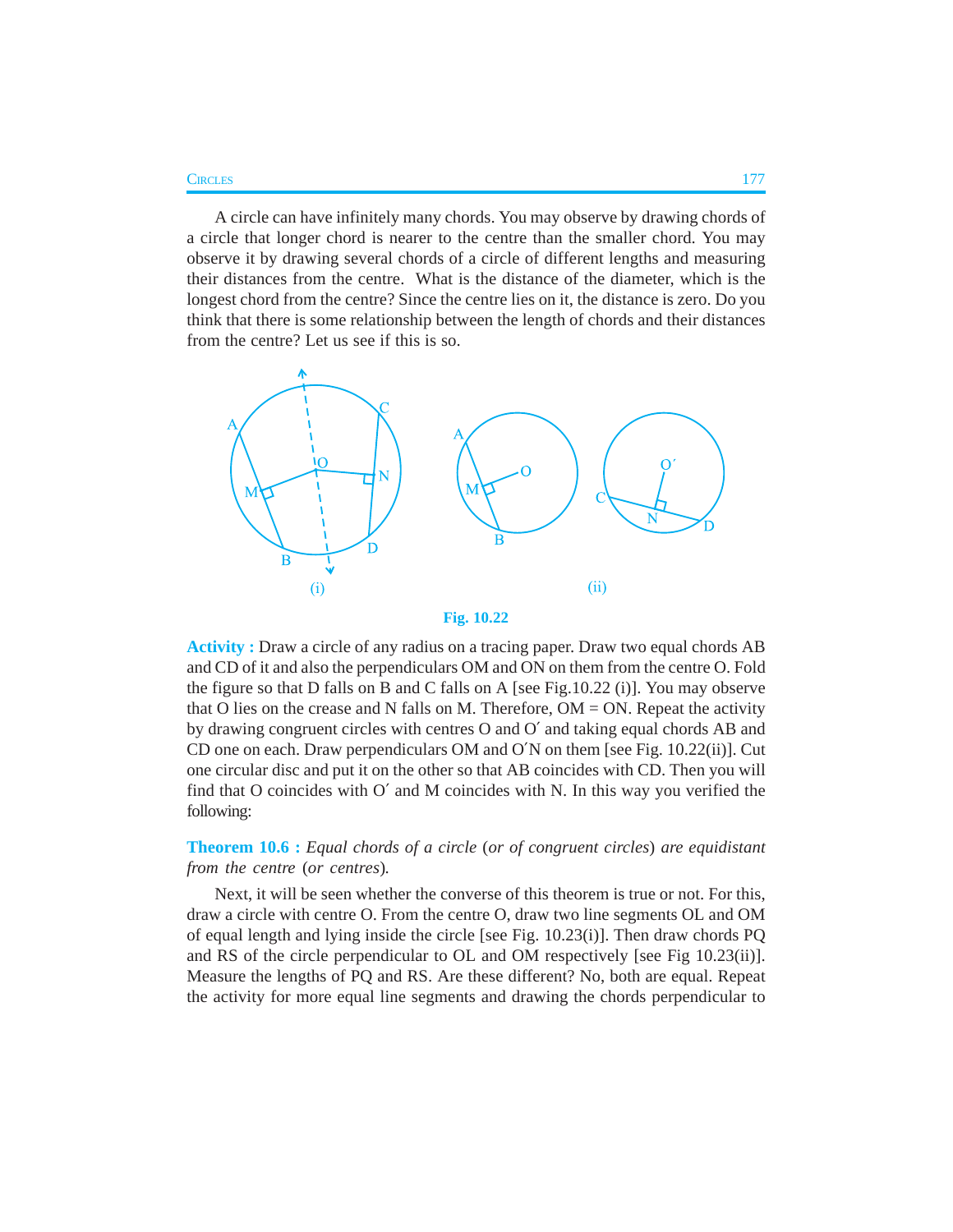

them. This verifies the converse of the Theorem 10.6 which is stated as follows:

**Theorem 10.7 :** *Chords equidistant from the centre of a circle are equal in length.*

We now take an example to illustrate the use of the above results:

**Example 2 :** If two intersecting chords of a circle make equal angles with the diameter passing through their point of intersection, prove that the chords are equal.

**Solution :** Given that AB and CD are two chords of a circle, with centre O intersecting at a point E. PQ is a diameter through E, such that ∠ AEQ = ∠ DEQ (see Fig.10.24). You have to prove that  $AB = CD$ . Draw perpendiculars OL and OM on chords AB and CD, respectively. Now

 $\angle$  LOE = 180° – 90° –  $\angle$  LEO = 90° –  $\angle$  LEO (Angle sum property of a triangle)  $= 90^{\circ} - \angle$  AEQ =  $90^{\circ} - \angle$  DEQ





**Fig. 10.24**

In triangles OLE and OME,

|            | $\angle$ LEO = $\angle$ MEO       | (Why ?)             |  |  |
|------------|-----------------------------------|---------------------|--|--|
|            | $\angle$ LOE = $\angle$ MOE       | (Proved above)      |  |  |
|            | $EO = EO$                         | (Common)            |  |  |
| Therefore, | $\Delta$ OLE $\cong$ $\Delta$ OME | (Why ?)             |  |  |
| This gives | $OL = OM$                         | (CPCT)              |  |  |
| So,        | $AB = CD$                         | (W <sub>hy</sub> ?) |  |  |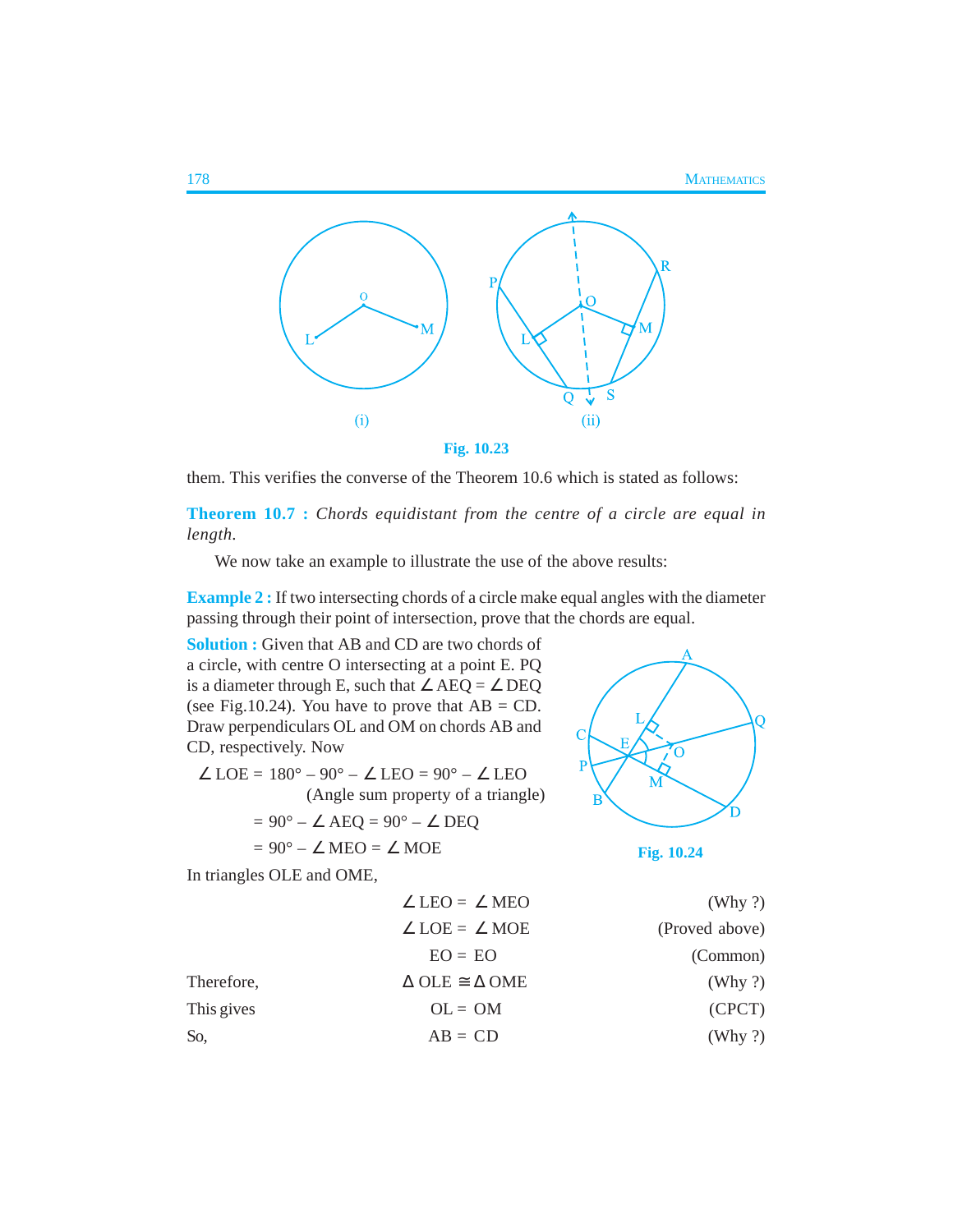#### **EXERCISE 10.4**

- **1.** Two circles of radii 5 cm and 3 cm intersect at two points and the distance between their centres is 4 cm. Find the length of the common chord.
- **2.** If two equal chords of a circle intersect within the circle, prove that the segments of one chord are equal to corresponding segments of the other chord.
- **3.** If two equal chords of a circle intersect within the circle, prove that the line joining the point of intersection to the centre makes equal angles with the chords.
- **4.** If a line intersects two concentric circles (circles with the same centre) with centre O at A, B, C and D, prove that  $AB = CD$  (see Fig. 10.25).
- **5.** Three girls Reshma, Salma and Mandip are playing a game by standing on a circle of radius 5m drawn in a park. Reshma throws a ball to Salma, Salma to Mandip, Mandip to Reshma. If the distance between Reshma and Salma and between Salma and Mandip is 6m each, what is the distance between Reshma and Mandip?



**6.** A circular park of radius 20m is situated in a colony. Three boys Ankur, Syed and David are sitting at equal distance on its boundary each having a toy telephone in his hands to talk each other. Find the length of the string of each phone.

### **10.7 Angle Subtended by an Arc of a Circle**

You have seen that the end points of a chord other than diameter of a circle cuts it into two arcs – one major and other minor. If you take two equal chords, what can you say about the size of arcs? Is one arc made by first chord equal to the corresponding arc made by another chord? In fact, they are more than just equal in length. They are congruent in the sense that if one arc is put on the other, without bending or twisting, one superimposes the other completely.

You can verify this fact by cutting the arc, corresponding to the chord CD from the circle along CD and put it on the corresponding arc made by equal chord AB. You will find that the arc CD superimpose the arc AB completely (see Fig. 10.26). This shows that equal chords make congruent arcs and conversely congruent arcs make equal chords of a circle. You can state it as follows:



**Fig. 10.26**

*If two chords of a circle are equal, then their corresponding arcs are congruent and conversely, if two arcs are congruent, then their corresponding chords are equal.*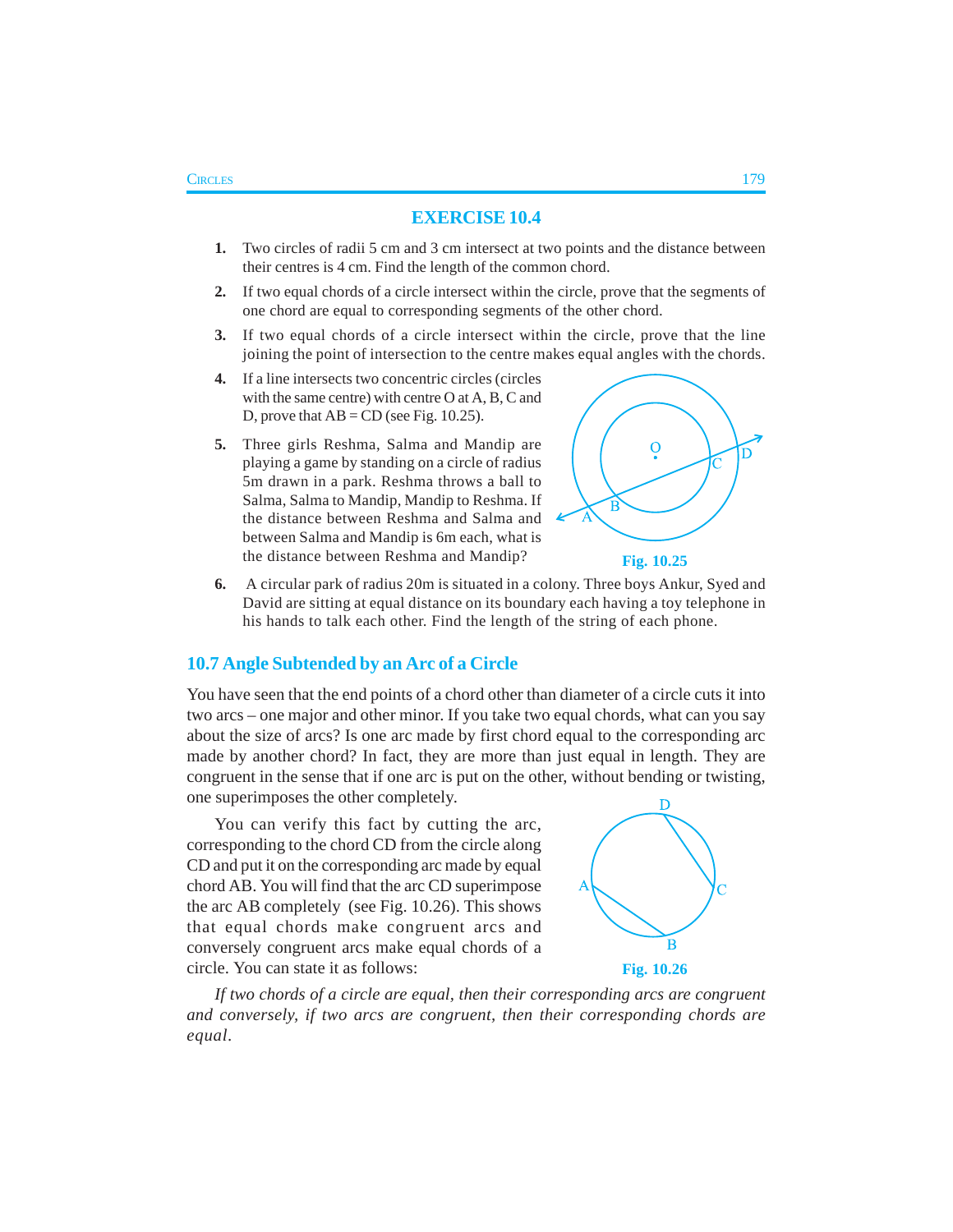Also the angle subtended by an arc at the centre is defined to be angle subtended by the corresponding chord at the centre in the sense that the minor arc subtends the angle and the major arc subtends the reflex angle. Therefore, in Fig 10.27, the angle subtended by the minor arc PQ at O is ∠POQ and the angle subtended by the major arc PQ at O is reflex angle POQ.



 In view of the property above and Theorem 10.1, the following result is true:

*Congruent arcs* (*or equal arcs*) *of a circle subtend equal angles at the centre.*

Therefore, the angle subtended by a chord of a circle at its centre is equal to the angle subtended by the corresponding (minor) arc at the centre. The following theorem gives the relationship between the angles subtended by an arc at the centre and at a point on the circle.

# **Theorem 10.8 :** *The angle subtended by an arc at the centre is double the angle subtended by it at any point on the remaining part of the circle.*

**Proof :** Given an arc PQ of a circle subtending angles POQ at the centre O and PAQ at a point A on the remaining part of the circle. We need to prove that  $\angle$  POQ = 2  $\angle$  PAQ.



Consider the three different cases as given in Fig. 10.28. In (i), arc PQ is minor; in (ii), arc PQ is a semicircle and in (iii), arc PQ is major.

Let us begin by joining AO and extending it to a point B.

In all the cases,

$$
\angle BOQ = \angle OAQ + \angle AQO
$$

because an exterior angle of a triangle is equal to the sum of the two interior opposite angles.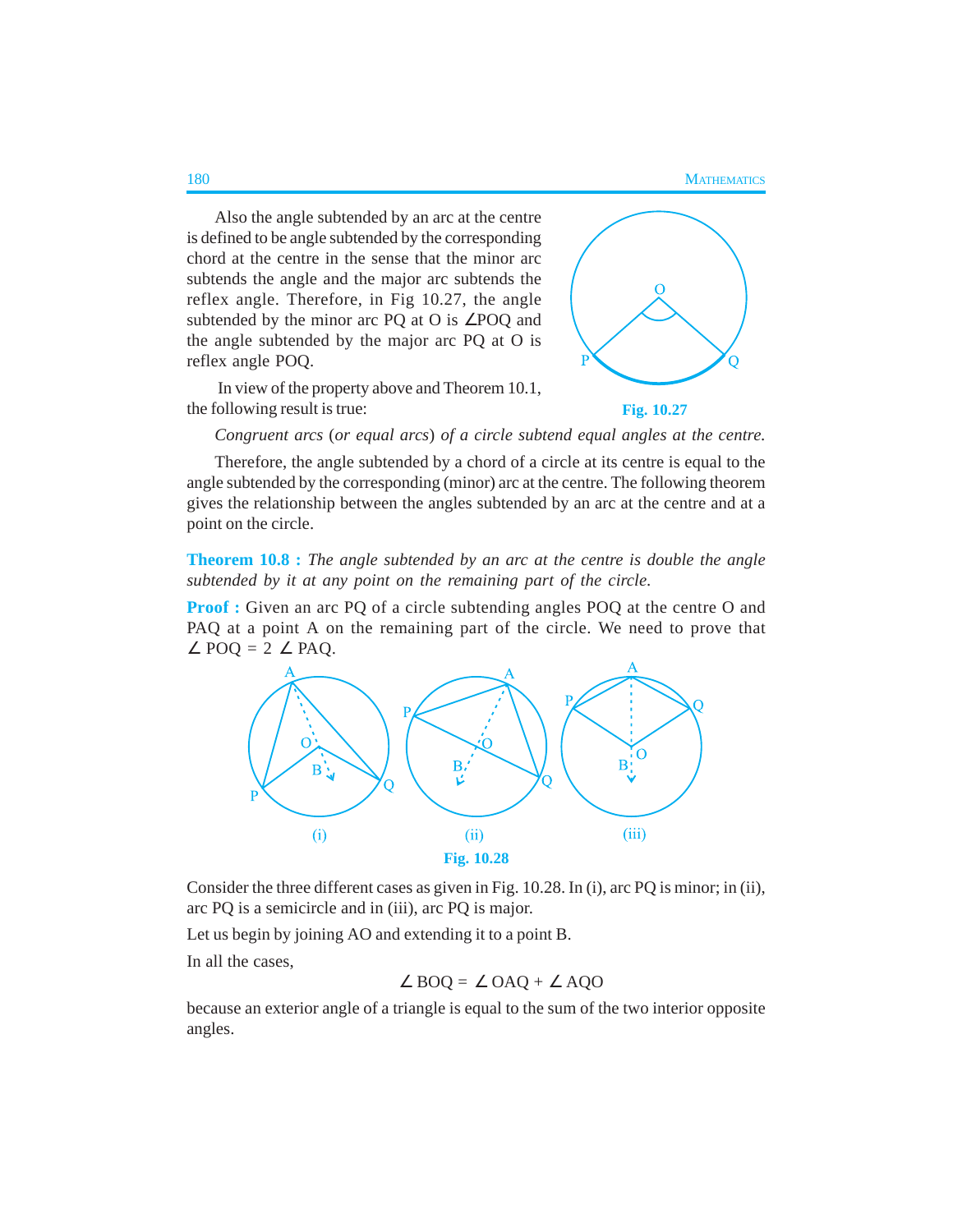#### **CIRCLES** 181

Also in ∆ OAQ,

|                     | $OA = OQ$                                                                | (Radii of a circle) |  |  |
|---------------------|--------------------------------------------------------------------------|---------------------|--|--|
| Therefore,          | $\angle$ OAQ = $\angle$ OQA                                              | (Theorem $7.5$ )    |  |  |
| This gives          | $\angle$ BOQ = 2 $\angle$ OAQ                                            | (1)                 |  |  |
| Similarly,          | $\angle BOP = 2 \angle OAP$                                              | (2)                 |  |  |
|                     | From (1) and (2), $\angle BOP + \angle BOQ = 2(\angle OAP + \angle OAQ)$ |                     |  |  |
| This is the same as | $\angle POQ = 2 \angle PAQ$                                              | (3)                 |  |  |

For the case (iii), where PQ is the major arc, (3) is replaced by

reflex angle  $POQ = 2 \angle PAQ$ 

**Remark :** Suppose we join points P and Q and form a chord PQ in the above figures. Then ∠ PAQ is also called the angle formed in the segment PAQP.

In Theorem 10.8, A can be any point on the remaining part of the circle. So if you take any other point C on the remaining part of the circle (see Fig. 10.29), you have

Therefore,  $\angle PCQ = \angle PAQ$ .

This proves the following:

**Theorem 10.9 :** *Angles in the same segment of a circle are equal.*

Again let us discuss the case (ii) of Theorem 10.8 separately. Here ∠PAQ is an angle

in the segment, which is a semicircle. Also,  $\angle$  PAQ = 1  $\frac{1}{2}$   $\angle$  POQ =  $\frac{1}{2}$ 2  $\times$  180 $^{\circ}$  = 90 $^{\circ}$ . If you take any other point C on the semicircle, again you get that

$$
\angle
$$
 PCQ = 90<sup>°</sup>

Therefore, you find another property of the circle as:

*Angle in a semicircle is a right angle.*

The converse of Theorem 10.9 is also true. It can be stated as:

**Theorem 10.10 :** *If a line segment joining two points subtends equal angles at two other points lying on the same side of the line containing the line segment, the four points lie on a circle* (*i.e. they are concyclic*)*.*

 $\angle$  POQ = 2  $\angle$  PCQ = 2  $\angle$  PAQ **Fig. 10.29**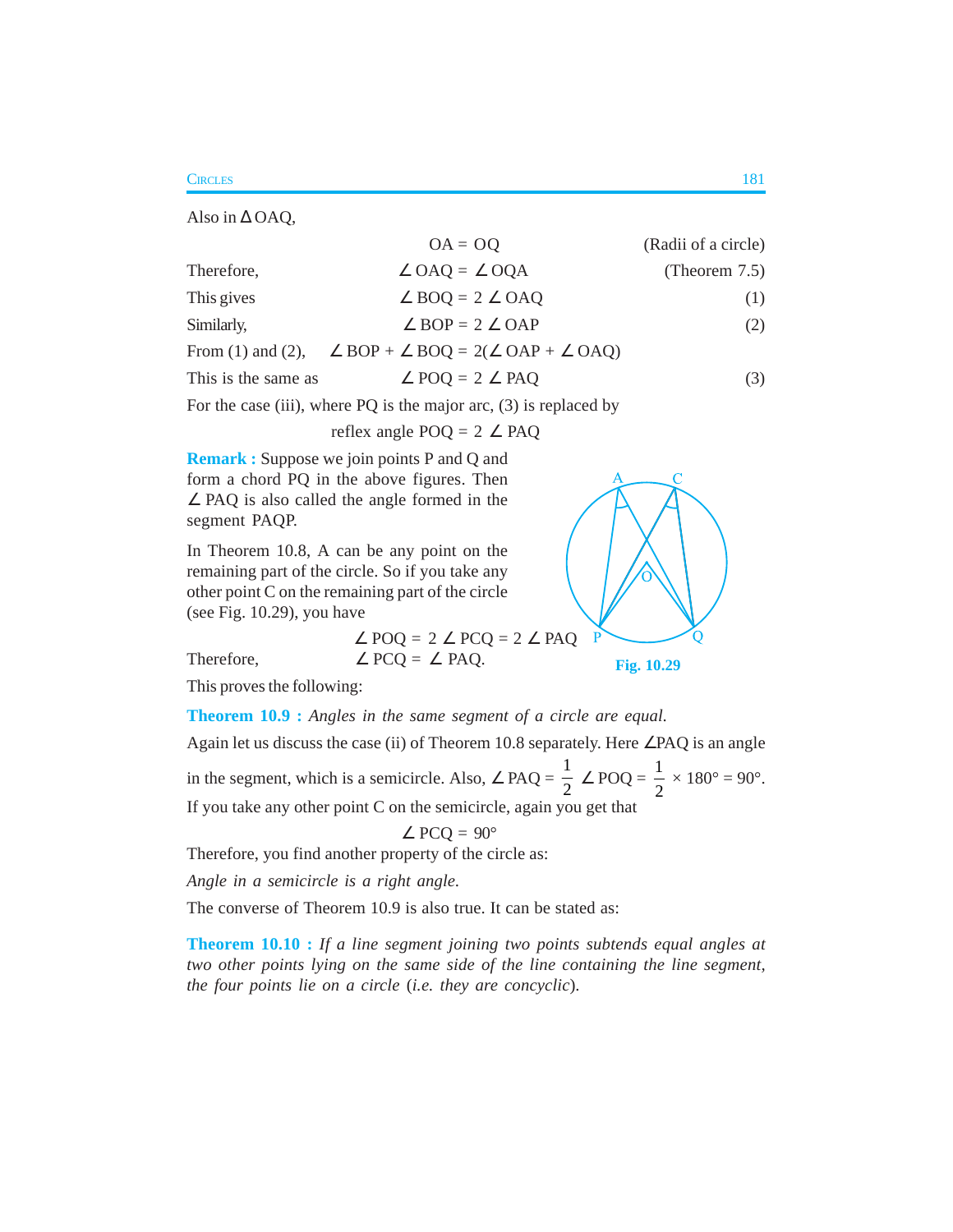You can see the truth of this result as follows:

In Fig. 10.30, AB is a line segment, which subtends equal angles at two points C and D. That is

 $\angle$  ACB =  $\angle$  ADB

To show that the points A, B, C and D lie on a circle let us draw a circle through the points A, C and B. Suppose it does not pass through the point D. Then it will intersect AD (or extended AD) at a point, say E  $(or E').$ 

If points A, C, E and B lie on a circle,

 $\angle ACB = \angle AEB$  (Why?) But it is given that  $\angle ACB = \angle ADB$ .

Therefore,  $\angle AEB = \angle ADB$ .

This is not possible unless E coincides with D. (Why?)

Similarly, E′ should also coincide with D.

# **10.8 Cyclic Quadrilaterals**

A quadrilateral ABCD is called *cyclic* if all the four vertices of it lie on a circle (see Fig 10.31). You will find a peculiar property in such quadrilaterals. Draw several cyclic quadrilaterals of different sides and name each of these as ABCD. (This can be done by drawing several circles  $\overline{B}$ ) of different radii and taking four points on each of them.) Measure the opposite angles and write your observations in the following table.



**Fig. 10.30**

**Fig. 10.31**

| S. No. of Quadrilateral $\angle A \angle B$ |  | $\vert \angle C \vert$ | $\angle D$ $\angle A + \angle C$ $\angle B + \angle D$ |  |
|---------------------------------------------|--|------------------------|--------------------------------------------------------|--|
|                                             |  |                        |                                                        |  |
|                                             |  |                        |                                                        |  |
|                                             |  |                        |                                                        |  |
|                                             |  |                        |                                                        |  |
| 5.                                          |  |                        |                                                        |  |
| b.                                          |  |                        |                                                        |  |

What do you infer from the table?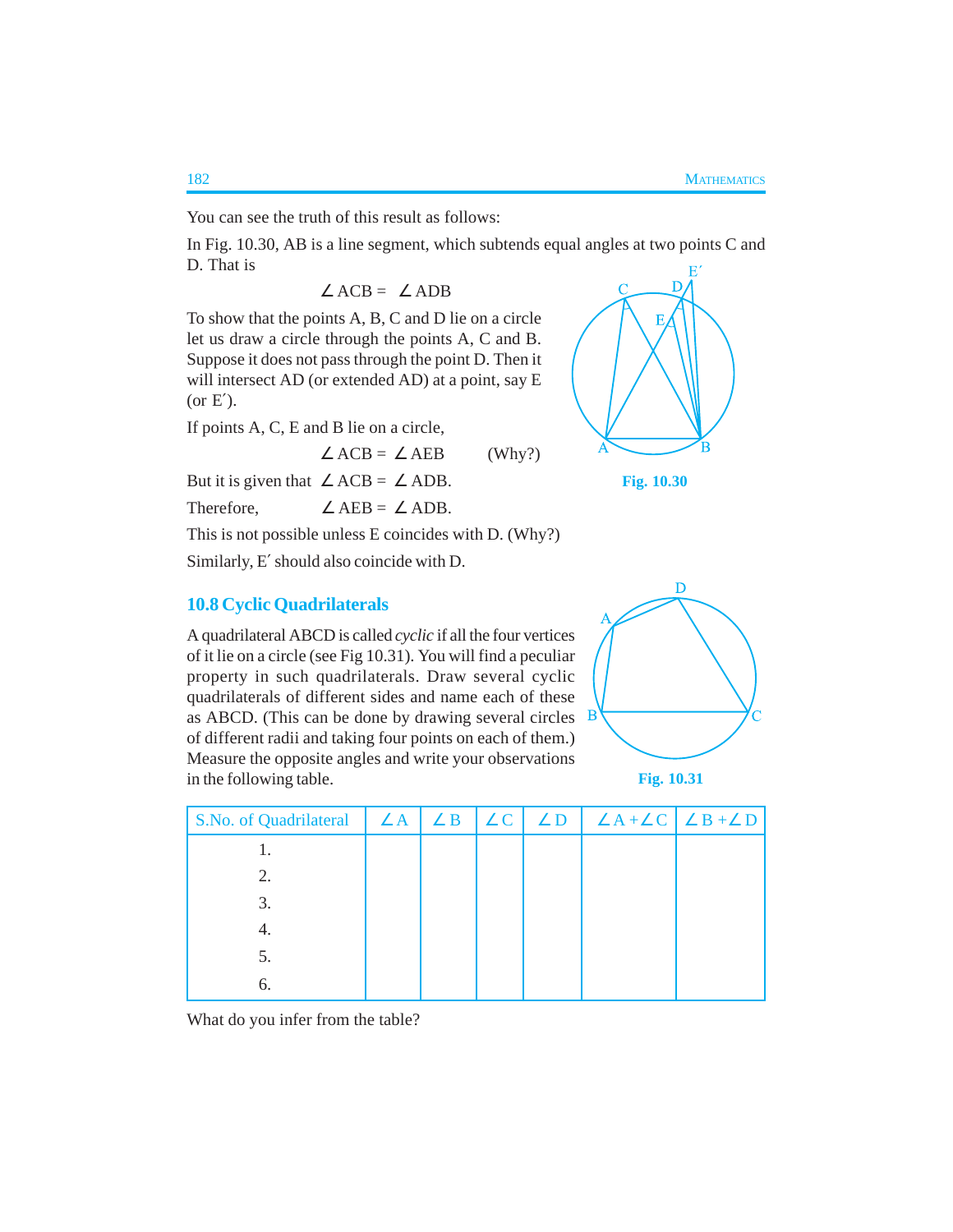You find that  $\angle A + \angle C = 180^\circ$  and  $\angle B + \angle D = 180^\circ$ , neglecting the error in measurements. This verifies the following:

**Theorem 10.11 :** *The sum of either pair of opposite angles of a cyclic quadrilateral is* 180º.

In fact, the converse of this theorem, which is stated below is also true.

**Theorem 10.12 :** *If the sum of a pair of opposite angles of a quadrilateral is* 180º, *the quadrilateral is cyclic.*

You can see the truth of this theorem by following a method similar to the method adopted for Theorem 10.10.

**Example 3 :** In Fig. 10.32, AB is a diameter of the circle, CD is a chord equal to the radius of the circle. AC and BD when extended intersect at a point E. Prove that  $\angle$  AEB = 60°.

Ē **Solution :** Join OC, OD and BC. Triangle ODC is equilateral (Why?) Therefore,  $\angle$  COD = 60° 1  $(Theorem 10.8)$ Now,  $\angle$  CBD = This gives  $\angle$  CBD = 30° Again,  $\angle ACB = 90^{\circ}$  (Why ?) So,  $\angle$  BCE = 180° –  $\angle$  ACB = 90° Which gives  $\angle$  CEB = 90° – 30° = 60°, i.e.,  $\angle$  AEB = 60° **Fig. 10.32 Example 4 :** In Fig 10.33, ABCD is a cyclic quadrilateral in which AC and BD are its diagonals. If  $\angle$  DBC = 55° and  $\angle$  BAC = 45°, find  $\angle$  BCD. D **Solution :**  $\angle$  CAD =  $\angle$  DBC = 55° (Angles in the same segment) Therefore,  $\angle$  DAB =  $\angle$  CAD +  $\angle$  BAC  $= 55^{\circ} + 45^{\circ} = 100^{\circ}$ But  $\angle$  DAB +  $\angle$  BCD = 180° (Opposite angles of a cyclic quadrilateral) So,  $\angle BCD = 180^{\circ} - 100^{\circ} = 80^{\circ}$ **Fig. 10.33**

n

B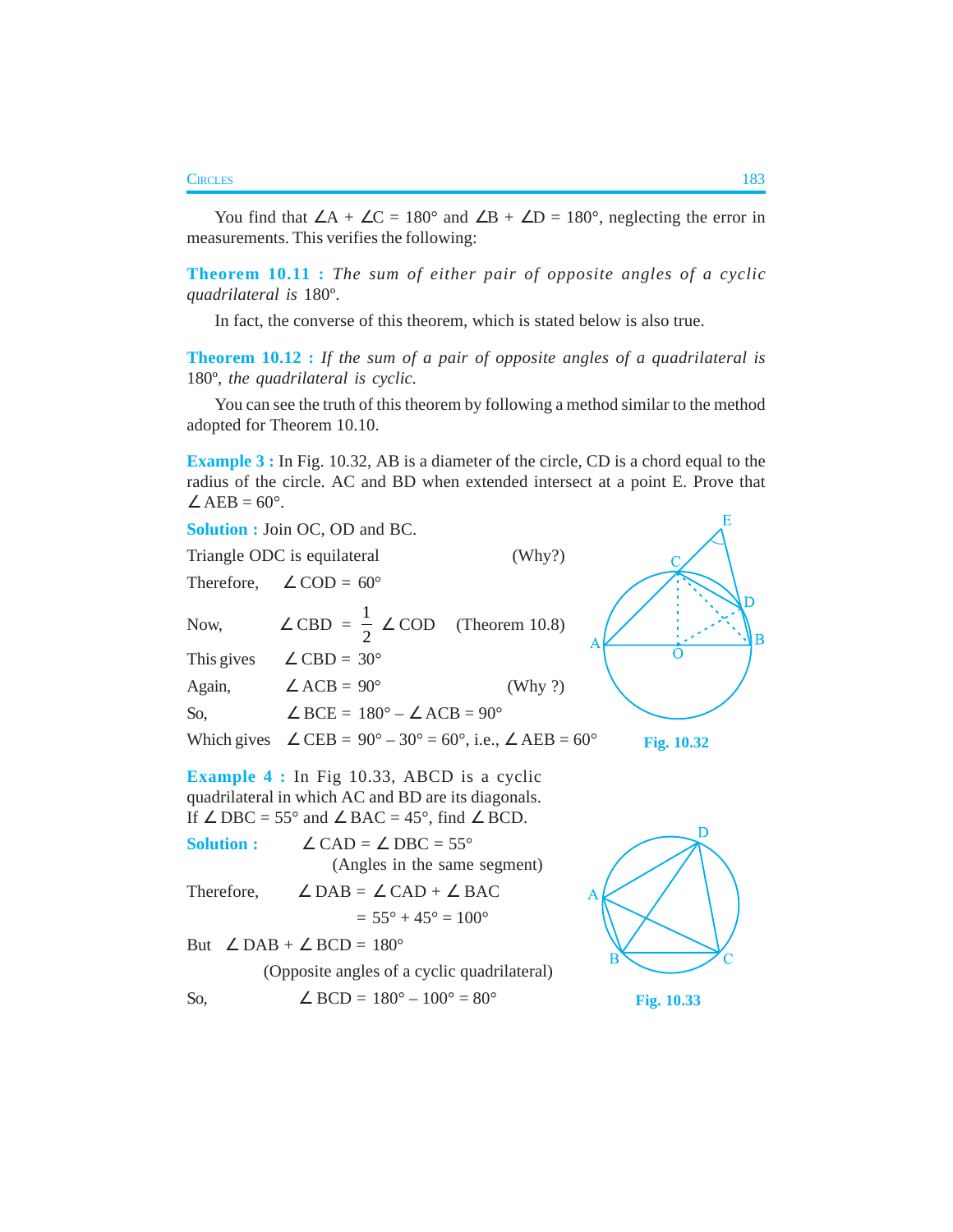**Example 5 :** Two circles intersect at two points A and B. AD and AC are diameters to the two circles (see Fig.10.34). Prove that B lies on the line segment DC.

**Solution :** Join AB.

$$
\angle
$$
 ABD = 90<sup>°</sup> (Angle in a semicircle)

 $\angle$  ABC = 90° (Angle in a semicircle)

So,  $\angle$  ABD +  $\angle$  ABC = 90° + 90° = 180°



**Example 6 :** Prove that the quadrilateral formed (if possible) by the internal angle bisectors of any quadrilateral is cyclic.

**Solution :** In Fig. 10.35, ABCD is a quadrilateral in which the angle bisectors AH, BF, CF and DH of internal angles A, B, C and D respectively form a quadrilateral EFGH.

Now, ∠ FEH = ∠ AEB =  $180^{\circ}$  – ∠ EAB – ∠ EBA (Why ?)  $= 180^{\circ} -$ 1  $\frac{1}{2}$  ( $\angle$  A +  $\angle$  B)

and  $\angle$  FGH =  $\angle$  CGD = 180° –  $\angle$  GCD –  $\angle$  GDC (Why ?)

$$
=180^{\circ}-\frac{1}{2}~(\angle C+\angle D)
$$

Therefore,  $\angle$  FEH +  $\angle$  FGH = 180 $^{\circ}$  – 1  $\frac{1}{2}$  (∠ A + ∠ B) + 180° – 1  $\frac{1}{2}$  ( $\angle$  C +  $\angle$  D)  $= 360^{\circ} -$ 1  $\frac{1}{2}$  (∠ A+ ∠ B + ∠ C + ∠ D) = 360° – 1  $\frac{1}{2} \times 360^{\circ}$  $= 360^{\circ} - 180^{\circ} = 180^{\circ}$ 

Therefore, by Theorem 10.12, the quadrilateral EFGH is cyclic.

#### **EXERCISE 10.5**

**1.** In Fig. 10.36, A,B and C are three points on a circle with centre O such that  $\angle$  BOC = 30° and  $\angle$  AOB = 60°. If D is a point on the circle other than the arc ABC, find ∠ADC.



**Fig. 10.36**



**Fig. 10.34**

**Fig. 10.35**

 $\overline{C}$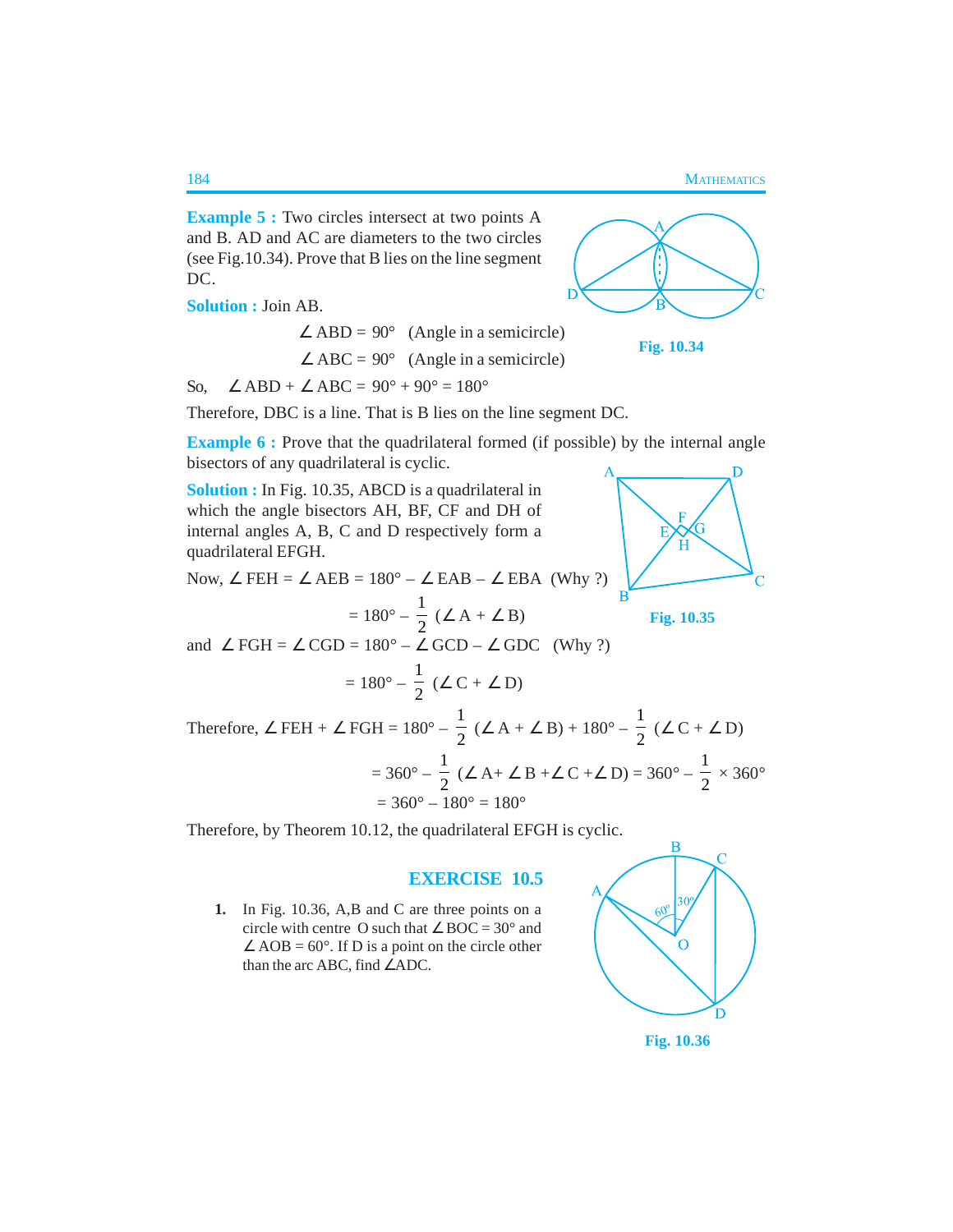- **2.** A chord of a circle is equal to the radius of the circle. Find the angle subtended by the chord at a point on the minor arc and also at a point on the major arc.
- **3.** In Fig. 10.37,  $\angle$  PQR = 100°, where P, Q and R are points on a circle with centre O. Find ∠ OPR.





D

**4.** In Fig. 10.38, ∠ ABC =  $69^{\circ}$ , ∠ ACB =  $31^{\circ}$ , find ∠ BDC.

**5.** In Fig. 10.39, A, B, C and D are four points on a circle. AC and BD intersect at a point E such that ∠ BEC = 130° and ∠ ECD = 20°. Find ∠ BAC.



**Fig. 10.38**

 $31<sup>6</sup>$ 



- **6.** ABCD is a cyclic quadrilateral whose diagonals intersect at a point E. If ∠ DBC = 70°, ∠ BAC is 30°, find ∠ BCD. Further, if AB = BC, find ∠ ECD.
- **7.** If diagonals of a cyclic quadrilateral are diameters of the circle through the vertices of the quadrilateral, prove that it is a rectangle.
- **8.** If the non-parallel sides of a trapezium are equal, prove that it is cyclic.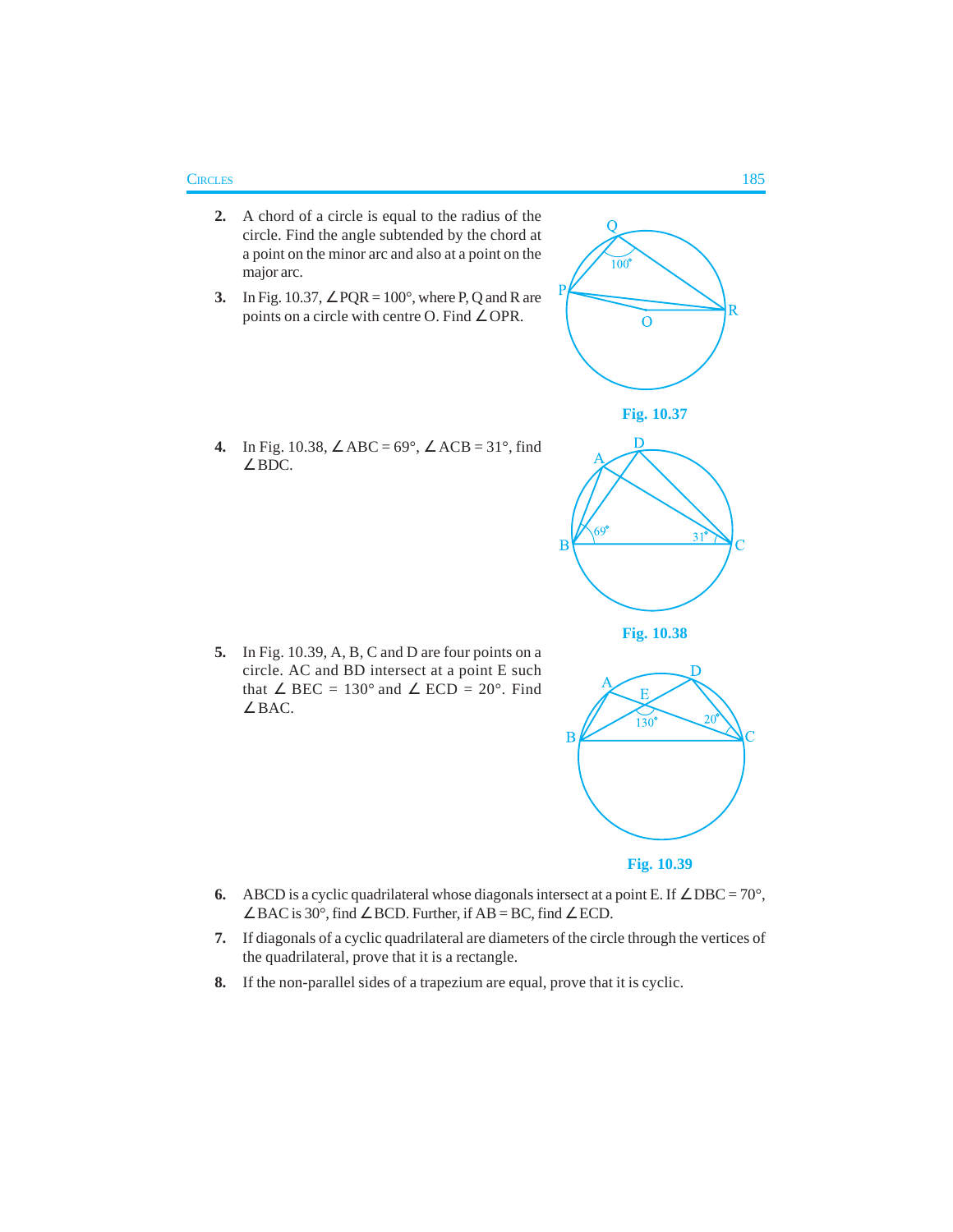**9.** Two circles intersect at two points B and C. Through B, two line segments ABD and PBQ are drawn to intersect the circles at A, D and P, Q respectively (see Fig. 10.40). Prove that  $\angle$  ACP =  $\angle$  QCD.





- **10.** If circles are drawn taking two sides of a triangle as diameters, prove that the point of intersection of these circles lie on the third side.
- **11.** ABC and ADC are two right triangles with common hypotenuse AC. Prove that ∠ CAD = ∠ CBD.
- **12.** Prove that a cyclic parallelogram is a rectangle.

# **EXERCISE 10.6 (Optional)\***

- **1.** Prove that the line of centres of two intersecting circles subtends equal angles at the two points of intersection.
- **2.** Two chords AB and CD of lengths 5 cm and 11 cm respectively of a circle are parallel to each other and are on opposite sides of its centre. If the distance between AB and CD is 6 cm, find the radius of the circle.
- **3.** The lengths of two parallel chords of a circle are 6 cm and 8 cm. If the smaller chord is at distance 4 cm from the centre, what is the distance of the other chord from the centre?
- **4.** Let the vertex of an angle ABC be located outside a circle and let the sides of the angle intersect equal chords AD and CE with the circle. Prove that ∠ABC is equal to half the difference of the angles subtended by the chords AC and DE at the centre.
- **5.** Prove that the circle drawn with any side of a rhombus as diameter, passes through the point of intersection of its diagonals.
- **6.** ABCD is a parallelogram. The circle through A, B and C intersect CD (produced if necessary) at E. Prove that  $AE = AD$ .
- **7.** AC and BD are chords of a circle which bisect each other. Prove that (i) AC and BD are diameters, (ii) ABCD is a rectangle.
- **8.** Bisectors of angles A, B and C of a triangle ABC intersect its circumcircle at D, E and F respectively. Prove that the angles of the triangle DEF are  $90^{\circ} - \frac{1}{2}A$ ,  $90^{\circ} - \frac{1}{2}A$  $\frac{1}{2}$ B and  $90^{\circ} - \frac{1}{2}$  $\frac{1}{2}$ C.

<sup>\*</sup>These exercises are not from examination point of view.